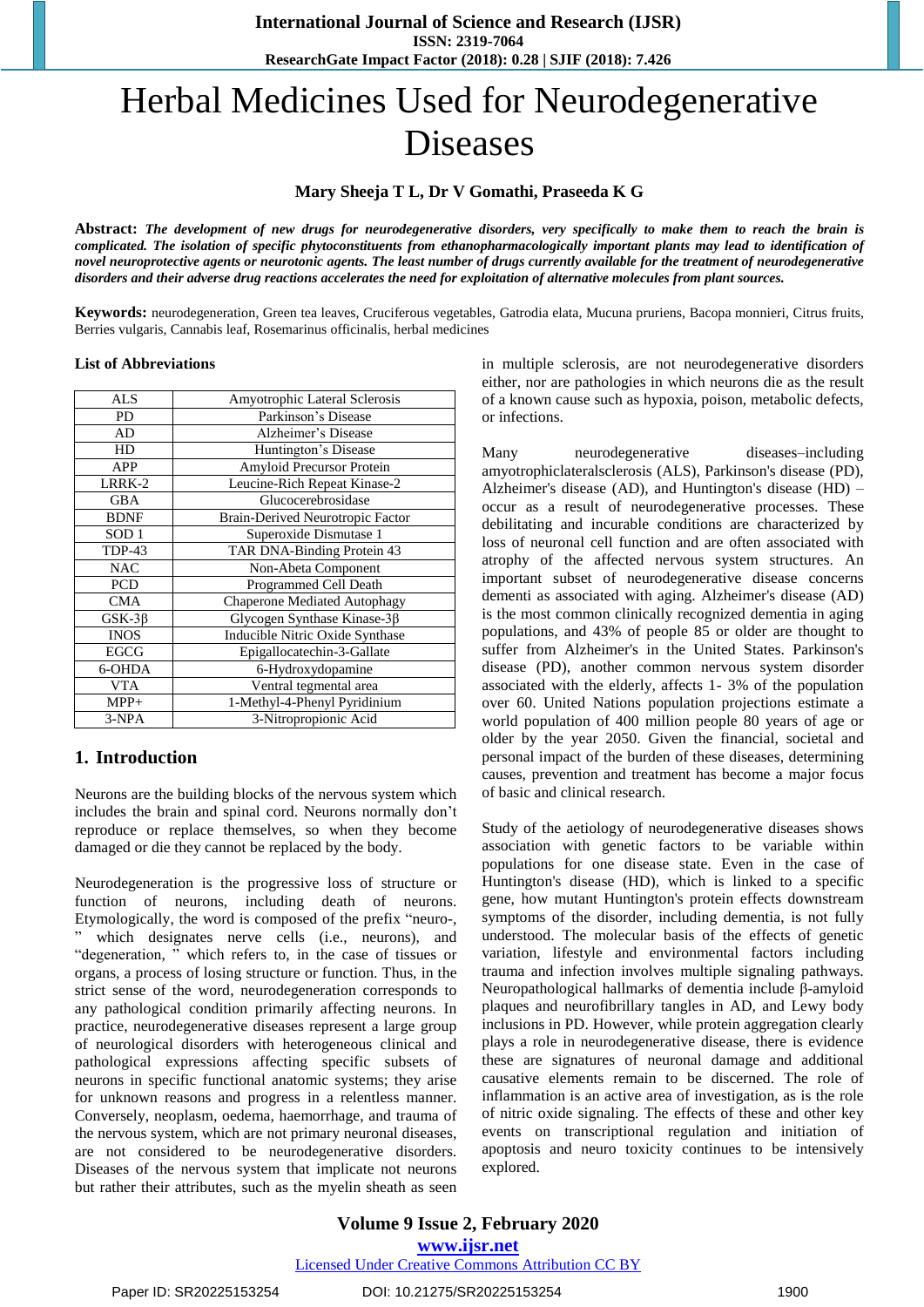# **2. Neurodegenerative Diseases**

#### **a) Alzheimer's Disease**

Alzheimer's disease is characterized by loss of neurons and synapses in the cerebral cortex and certain subcortical regions. This loss results in gross atrophy of the affected regions, including degeneration in the temporal lobe and parietal lobe, and parts of the frontal cortex and cingulate gyrus (1).

Alzheimer's disease has been hypothesized to be a misfolded protein disease (proteopathy), caused by accumulation of abnormally folded A-beta and tau proteins in the brain (2). Plaques are made up of small peptides, 39–43aminoacids in length, called beta-amyloid (also written as A-beta or Aβ). Beta-amyloid is a fragment from a larger protein called amyloid precursor protein (APP), a trans membrane protein that penetrates through the neuron's membrane (3). APP is critical to neuron growth, survival and post-injury repair. In Alzheimer's disease, an unknown process causes APP to be divided into smaller fragments by enzymes through proteolysis. One of these fragments gives rise to fibrils of beta-amyloid, which form clumps that deposit outside neurons in dense formations known as senile plaques (4, 5).

## **b) Parkinson's Disease**

Parkinson's disease is the second most common neurodegenerative disorder (6) and manifests as brady kinesia, rigidity, resting tremor and posture instability. The crude prevalence rate of PD has been reported to range from 15 per 100, 000 to 12, 500 per 100, 000, and the incidence of PD from 15 per 100, 000 to 328 per 100, 000, with the disease being less common in Asian countries (7, 8). Parkinson's disease is a degenerative disorder of the central nervous system. It results from the death of dopaminegenerating cells in the substantia nigra, a region of the mid brain; the cause of cell-death is unknown. The mechanism by which the brain cells in Parkinson's are lost may consist of an abnormal accumulation of the protein alpha-synuclein bound to ubiquitin in the damaged cells (9, 10). The alphasynuclein-ubiquitin complex cannot be directed to the proteasome. This protein accumulation forms protein aceouscytoplasmic inclusions called Lewy bodies (11, 12). The latest research on pathogenesis of disease has shown that the death of dopaminergic neurons by alpha-synuclein is due to a defect in the machinery that transports proteins between two major cellular organelles–the endoplasmic reticulum and the Golgi apparatus (13). Certain proteins like Rab1may reverse this defect caused by alpha-synuclein in animal models. Membrane damage by alpha- synucle in could be another Parkinson's disease mechanism.

The main known risk factor is age. Susceptibility genes including α-synuclein, leucine-rich repeat kinase 2 (LRRK-2), and glucocerebrosidase (GBA) have shown that genetic predisposition is another important causal factor (14).

# **c) Huntington's disease**

HD causes astrogliosis (15) and loss of medium spiny neurons (16, 17). Areas of the brain are affected according to their structure and the types of neurons they contain, reducing in size as they cumulatively lose cells. The areas affected are mainly in the striatum, but also the frontal and temporal cortices (18). The striatum's subthalamic nuclei send control signals to the globus pallidus, which initiates and modulates motion. The weaker signals from subthalamic nucleithus cause reduced initiation and modulation of movement, resulting in the characteristic movements of the disorder, notably chorea (19).

Mutant Huntingtin is an aggregate-prone protein. During the cells' natural clearance process, these proteins are retrograde transport to the cell body for destruction by lysosomes. It is a possibility that these mutant protein aggregates damage the retrograde transport of important cargoes such as BDNF (Brain- derived neurotrophic factor) by damaging molecular motors as well as microtubules (20).

## **d) Amyotrophic lateralsclerosis**

Amyotrophic lateral sclerosis (ALS or Lou Gehrig's disease) is a disease in which motor neurons are selectively targeted for degeneration. In1993, missense mutations in the gene encoding the antioxidant enzyme Cu/Zn superoxide dismutase 1 (SOD1) were discovered in subsets of patients with familial ALS. This discovery led researchers to focus on unlocking the mechanisms for SOD1- mediated diseases. However, the pathogenic mechanism underlying SOD1 mutant toxicity has yet to be resolved. Recent independent research by Nagai et al. (21) and Di Giorgio et al. (22) provide in vitro evidence that the primary cellular sites where SOD1 mutations act are located on astrocytes. Astrocytes then cause the toxic effects on the motor neurons (23).

Conventional as well as traditional medicines are used for treating various neurodegenerative disorders. These days much attention is drawn towards the established traditional systems of herbal remedies for many brain disorders, generating positive hopes for the patients.

# **3. Mechanisms of Neurodegenerative diseases**

# **a) Genetics**

Many neurodegenerative diseases are caused by genetic mutations, most of which are located in completely unrelated genes. In many of the different diseases, the mutated gene has a common feature: a repeat of the CAG nucleotide triplet. CAG encodes for the amino acid glutamine. A repeat of CAG results in a polyglutamine (polyQ) tract. Diseases showing this are known as polyglutamine diseases (24). Nine inherited neurodegenerative diseases are caused by the expansion of the CAG trinucleotide and poly Q tract. Two examples are Huntington's disease and the spinocerebellar ataxias. The genetics behind each disease are different and often unknown (24).

# **b) Protein misfolding**

Several neurodegenerative diseases are classified as proteopathies as they are associated with the aggregation of misfolded proteins.

 **Alpha-synuclein**: can aggregate to form insoluble fibrils in pathological conditions characterized by Lewy bodies, such as Parkinson's disease, dementia with Lewy bodies, and multiple systematrophy. Alpha-synuclein is the primary structural component of Lewy body fibrils. In

**Volume 9 Issue 2, February 2020 www.ijsr.net**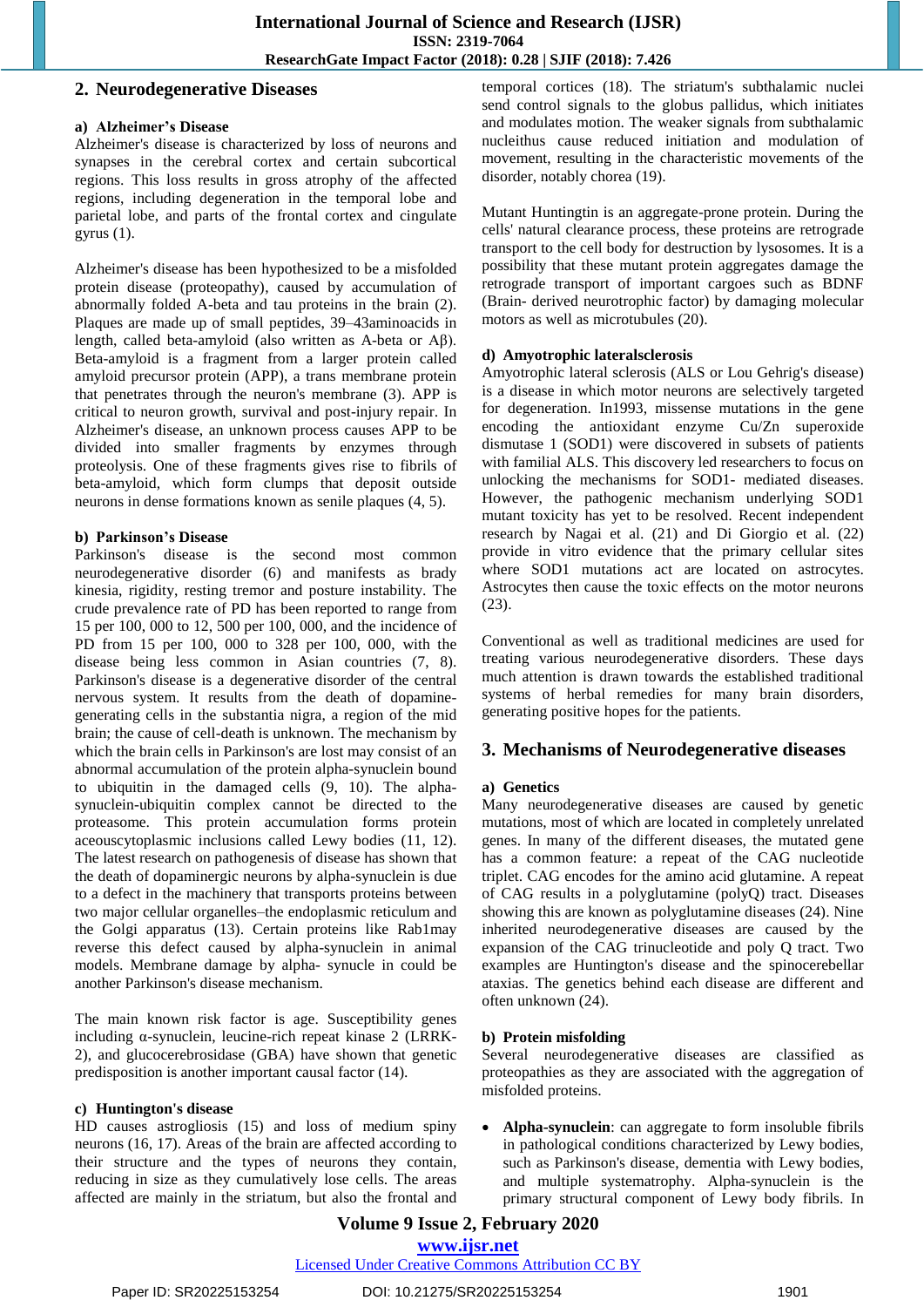addition, an alpha-synuclein fragment, known as the non-Abeta component (NAC), is found in amyloid plaques in Alzheimer's disease.

- **Tau**: hyperphosphorylated tau protein is the main component of neurofibrillary tangles in Alzheimer's disease.
- **Beta amyloid**: the major component of senile plaques in Alzheimer's disease.

#### **c) Intracellular mechanisms**

#### **Protein degradation pathways**

Parkinson's disease and Huntington's disease are both lateonset and associated with the accumulation of intracellular toxic proteins. Diseases caused by the aggregation of proteins are known as proteinopathies, and they are primarily caused by aggregates in the following structures:

- Cytosol, e.g. Parkinson's &Huntington's
- Nucleus, e.g. Spinocerebellar ataxia type 1(SCA1)
- Extra-cellularly excreted proteins, amyloid-β in Alzheimer's disease

There are two main avenues eukaryotic cells use to remove troublesome proteins or organelles:

**Ubiquitin–proteasome**: protein ubiquitin along with enzymes is key for the degradation of many proteins that cause proteinopathies including polyQ expansions and alphasynucleins. This is the primary route cellsuse to degrade proteins (25).

**Autophagy–lysosome pathways**: a form of programmed cell death (PCD), this becomes the favourable route when a protein is aggregate- prone meaning it is a poor pro tea some substrate. This can be split into two forms of autophagy: Macroautophagy and Chaperone-mediated autophagy (CMA) (25).

*Macroautophagy* is involved with nutrient recycling of macromolecules under conditions of starvation, certain apoptotic pathways, and if absent, leads to the formation of ubiquinated inclusions. Experiments in mice with neuronally confined macroautophagy-gene knockouts develop intraneuronal aggregates leading to neurodegeneration.

*Chaperone-mediated autophagy* defects may also lead to neurodegeneration. Research has shown that mutant proteins bind to the CMA-pathway receptorson lysosomal membrane and in doing so block their own degradation as well as the degradation of other substrates (25).

#### **Membrane damage**

Damage to the membranes of organelles by monomericoroligomeric proteins could also contribute to these diseases. Alpha-synuclein can damage membranes by inducing membrane curvature (26) and cause extensive tubulation and vesiculation when incubated with artificial phospholipid vesicles. Extensive induction of membrane curvature is deleterious to the cell and would eventually lead to cell death.

## **d) Mitochondrial dysfunction**

The most common form of cell death in neurodegeneration is through the intrinsic mitochondrial apoptotic pathway. This pathway controls the activation of caspase-9 by regulating the release of cytochrome c from the mitochondrial intermembrane space (IMS). Reactive oxygen species (ROS) are normal byproducts of mitochondrial respiratory chain activity. ROS concentration is mediated by mitochondrial antioxidants such as manganese superoxide dismutase (SOD2) and glutathione peroxidase. Over production of ROS (oxidative stress) is a central feature of all neurodegenerative disorders. In addition to the generation of ROS, mitochondria are also involved with life-sustaining functions (27). There is strong evidence that mitochondrial dysfunction and oxidative stress play a casual role in neurodegenerative disease pathogenesis, including in four of the more well-known diseases Alzheimer's, Parkinson's, Huntington's, and Amyotrophic lateral sclerosis. Neurons are particularly vulnerable to oxidative damage due to their strong metabolic activity associated with high transcription levels, high oxygen consumption, and weak antioxidant defense.

#### **e) DNA Damage**

The brain metabolizes as much as a fifth of consumed oxygen, and reactive oxygen species produced by oxidative metabolism are a major source of DNA damage in the brain. Damage to a cell's DNA is particularly harmful because DNA is the blueprint for protein production and unlike other molecules it cannot simply be replaced by re-synthesis. The vulnerability of post-mitotic neurons to DNA damage (such as oxidative lesions or certain types of DNA strand breaks), coupled with a gradual decline in the activities of repair mechanisms, could lead to accumulation of DNA damage with age and contribute to brain aging and neurodegeneration. DNA single-strand breaks are common and are associated with the neurodegenerative disease ataxiaoculomotor apraxia. Increased oxidative DNA damage in the brain is associated with Alzheimer's disease and Parkinson's disease (28).

#### **Axonal Transport**

Axonal swelling and spheroids have been observed in many different neurodegenerative diseases. This suggests that defective axons are not only present in diseased neurons, but also that they may cause certain pathological insult due to accumulation of organelles. Axonal transport can be disrupted by a variety of mechanisms including damage to: microtubules, cargoes, and mitochondria.

#### **Programmed cell Death**

Programmed cell death (PCD) is death of a cell in any form, mediated by an intracellular program (29). This process can be activated in neurodegenerative diseases including Parkinson's disease, amyotrophiclateralsclerosis, Alzheimer's disease and Huntington's disease. There are, however, situations in which these mediated pathways are artificially stimulated due to injury or disease.

#### **Apoptosis (type I)**

Apoptosis is a form of programmed cell death in multicellular organisms. It is one of the main types of programmed cell death (PCD) and involves a series of biochemical events leading to a characteristic cell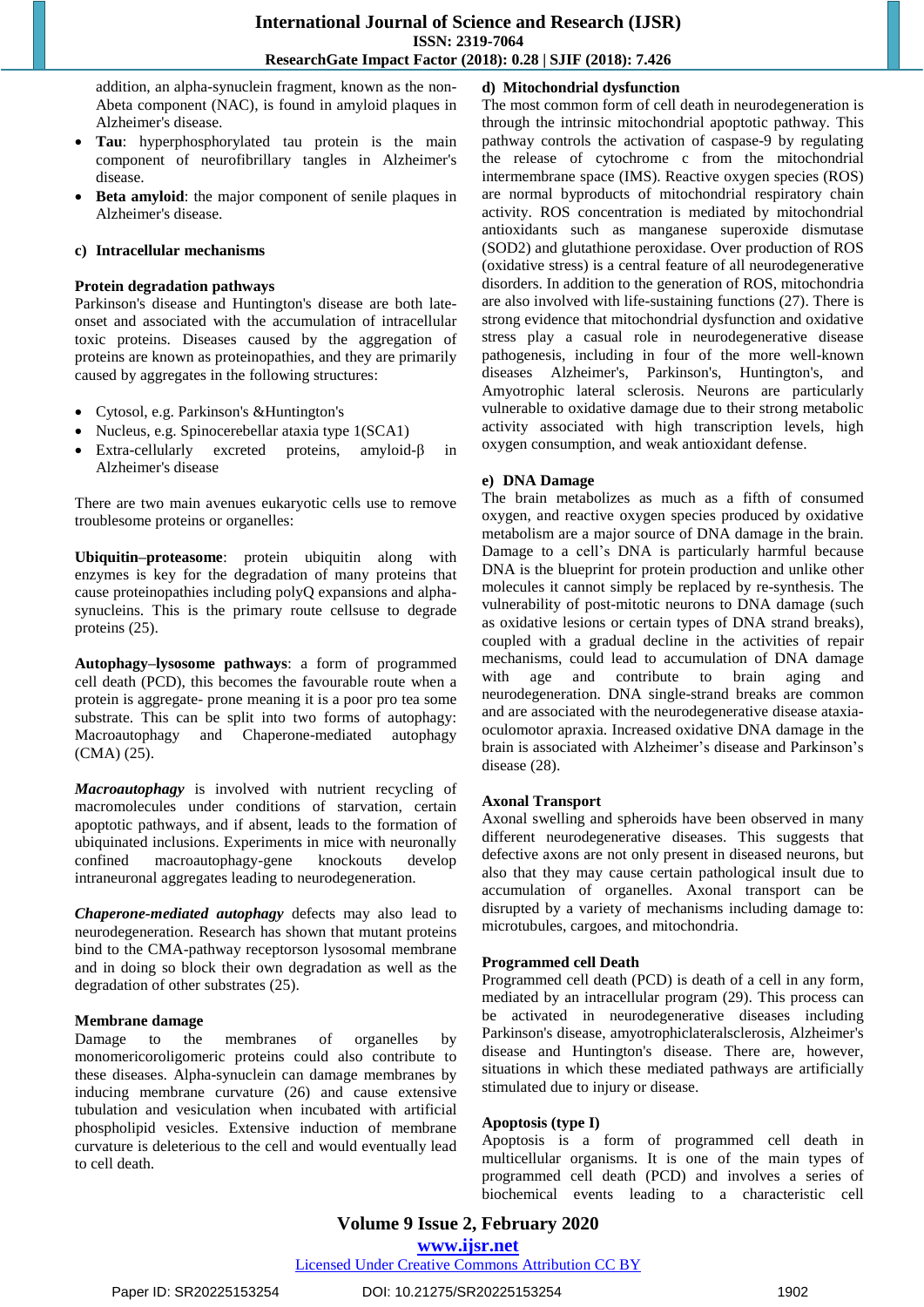morphology and death. Two types apoptotic pathways that is Extrinsic and Intrinsic apoptotic pathways, that results from the activation of caspases.

#### **Autophagic (type II)**

Autophagy is essentially a form of intracellular phagocytosis in which a cell actively consumes damaged organelles or misfolded proteins by encapsulating the minto an autophagosome, which fuses withaly so some to destroy the contents of the autophagosome. Many neurodegenerative diseases show unusual protein aggregates. This could

potentially be a result of underlying autophagic defect common to multiple neurodegenerative diseases. It is important to note that this is a hypothesis.

#### **Cytoplasmic (type III)**

The final and least understood PCD mechanism is through non-apoptotic processes. These fall under Type III, orcytoplasmic cell death. Many other forms of PCD are observed but not fully understood or accepted by the scientific community (30).



**Figure 1:** Mechanisms of Neurodegeneration

# **4. Conventional Treatment**

#### **Parkinson's disease**

Deep brain stimulation of the subthalamic nucleus has been shown to ameliorate symptoms in patients with advanced disease. Depression, dementia, and psychosis are common psychiatric problems associated with Parkinson's disease. Psychosis is usually drug induced and can be managed initially by reducing antiparkinsonian medications (31, 32).

| Medications                                                                                                                     | Adverse effects                                                                                                                      | Indications and comments                                                                                                                                                                                   |  |
|---------------------------------------------------------------------------------------------------------------------------------|--------------------------------------------------------------------------------------------------------------------------------------|------------------------------------------------------------------------------------------------------------------------------------------------------------------------------------------------------------|--|
| <b>Anticholinergics Benzotropine</b><br>(Cogentin) Trihexyphenidyl<br>(Artane)                                                  | Dry mouth, dry eyes, constipation Hypotension,<br>cognitive impairment, urinary retension.                                           | Used for symptomatic control of parkinson's disease<br>associated with more adverse effects than other drugs.                                                                                              |  |
| Carbidopa/levodopa<br>Immediate and sustained release<br>carbidopa/levodopa (sinemet)                                           | Nausea, somnolence, dyskinesia, hypotension,<br>hallucinations.                                                                      | Levodopa is the most effective medication and remains<br>the primary treatment; no added benefit for motor<br>complications with sustained-release versus immediate<br>release preparations.               |  |
| <b>COMT Inhibitors Entacapone</b>                                                                                               | Diarrhoea; exacerbates levodopa adverse effects;                                                                                     | Useful for managing motor fluctuations in patients                                                                                                                                                         |  |
| (Comtan)                                                                                                                        | bright orange urine.                                                                                                                 | taking levodopa;                                                                                                                                                                                           |  |
| Diarrhoea; exacerbates levodopa adverse effects; rare<br>Tolcapone (Tasmar)<br>liver failure (liver function monitoring needed) |                                                                                                                                      | levodopa dose may need to be reduced if dyskinesia<br>appears.                                                                                                                                             |  |
| <b>Dopamine agonists</b>                                                                                                        | Nausea, headache, dizziness Somnolence;                                                                                              |                                                                                                                                                                                                            |  |
| Bromocriptine (Parlodel)<br>Pergolide (Permax)                                                                                  | hallucinations; nausea; oedema; fibrosis of cardiac<br>valves, lung, and retroperitoneum; retroperitoneal<br>and pulmonary fibrosis. | Useful for early and advanced disease.                                                                                                                                                                     |  |
| <b>Pramipexole (Mirapex)</b><br><b>Ropinirole (Requip)</b>                                                                      | Nausea, sleep attacks, oedema, hallucinations,<br>hypotension.                                                                       | Useful for the initial treatment of parkinsonism and as<br>adjunct therapy in patients taking levodopa. 2) Useful<br>for early disease and in patients with Parkinson's<br>disease and motor fluctuations. |  |
| <b>MAO-B Inhibitors Selegiline</b><br>(Eldepryl)                                                                                | Nausea, insomnia, drug interactions with other MAO<br>inhibitors/tyramine.                                                           | Useful for symptomatic control of parkinson's disease<br>and as adjunct therapy for patients with parkinson's<br>disease and motor fluctuations.                                                           |  |
| Rasagaline (Azilect)                                                                                                            | Weight loss, hypotension, dry mouth, drug<br>interactions with other MAO inhibitors/ tyramine.                                       |                                                                                                                                                                                                            |  |
| Nausea, hypotension, hallucinations, confusion,<br><b>NMDA</b> receptor inhibitor<br><b>Amantidine (Symmetrel)</b><br>oedema.   |                                                                                                                                      | Useful for treating akinesia, rigidity, tremor,<br>dyskinesia.                                                                                                                                             |  |

| Table 1: Conventional treatment of Parkinson's disease |  |
|--------------------------------------------------------|--|
|--------------------------------------------------------|--|

#### **Huntington's disease**

No treatments can alter the course of Huntington's disease. But medications can lessen some symptoms of movement and psychiatric disorders. And multiple interventions can help a person adapt to changes in his or her abilities for a certain amount of time. Medication management is likely to

# **Volume 9 Issue 2, February 2020 www.ijsr.net**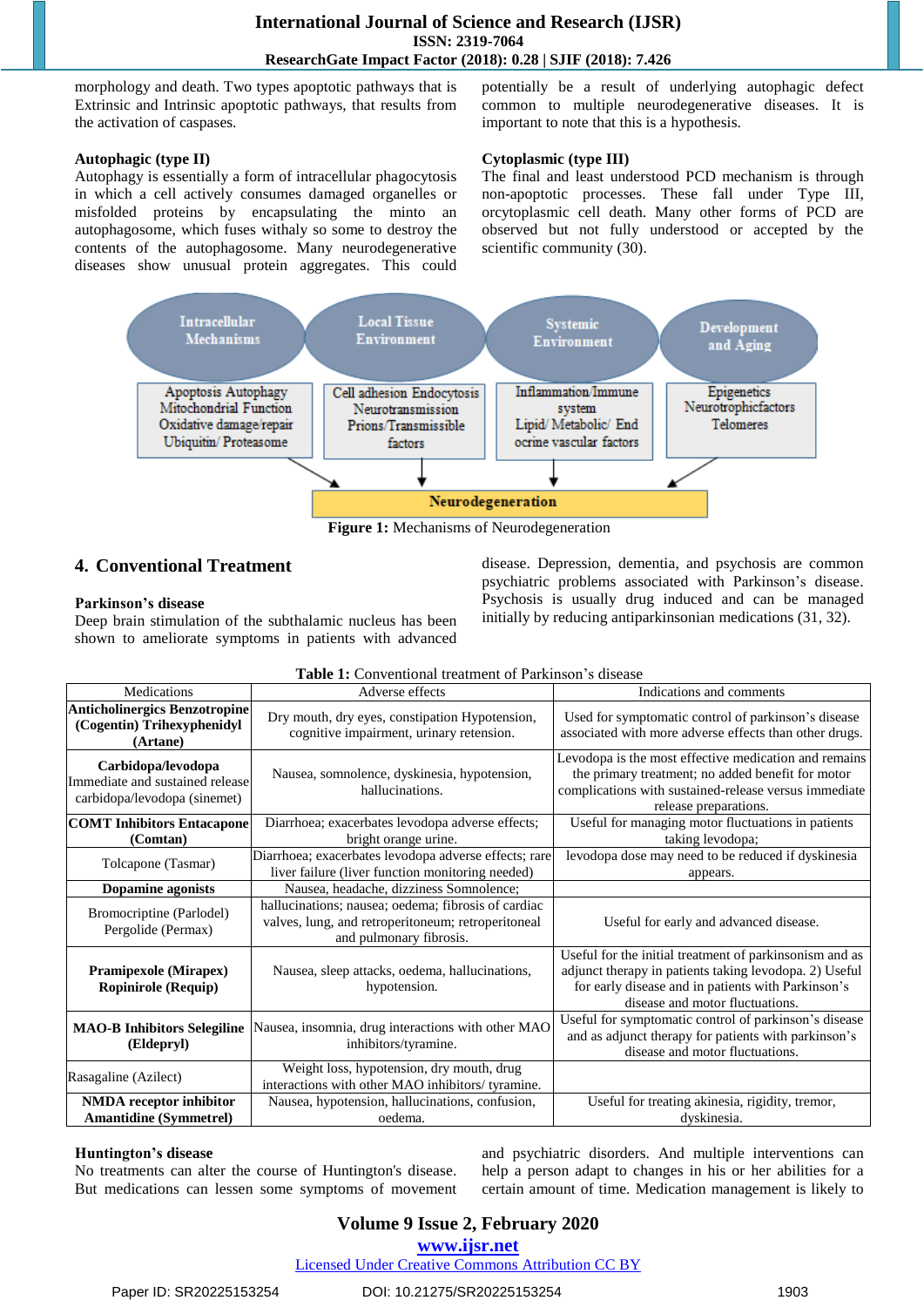evolve over the course of the disease, depending on the overall treatment goals. Also, drugs to treat some symptoms may result in side effects that worsen other symptoms (33, 34, 35).

| <b>Table 2:</b> Conventional treatment of Huntington's disease Medication for movement and psychiatric disorders: |  |
|-------------------------------------------------------------------------------------------------------------------|--|
|-------------------------------------------------------------------------------------------------------------------|--|

| Medications                                       | Adverse effects                     | Indications and comments                             |  |
|---------------------------------------------------|-------------------------------------|------------------------------------------------------|--|
| <b>Monoamine depletors</b>                        | Risk of worsening or triggering     | Specifically approved by the Food and Drug           |  |
| Xenazine                                          | depression or other psychiatric     | Administration to suppress the involuntary jerking   |  |
|                                                   | conditions, nausea, drowsiness,     | and writhing of Huntington's disease.                |  |
|                                                   | restlessness                        |                                                      |  |
| <b>Antipsychotic drugs Haloperidol</b> (Haldol)   | Suppressing movements, worsens      | Beneficial in treating chorea.                       |  |
| Chlorpromazine                                    | involuntary contractions and muscle |                                                      |  |
|                                                   | rigidity.                           |                                                      |  |
| <b>Antidepressants Citalopram (Celexa)</b>        | Nausea, diarrhoea, drowsiness, low  | These drugs may also have some effect on treating    |  |
| Escitalopram (Lexapro) Fluoxetine (Prozac,        | blood pressure.                     | obsessive-compulsive disorder.                       |  |
| Sarafem) Sertraline (Zoloft)                      |                                     |                                                      |  |
| <b>Antipsychotic drugs Quetiapine (Seroquel)</b>  | Stiffness and shakiness, sleepiness | May suppress violent outbursts, agitation, and other |  |
| Risperidone (Risperdal) Olanzapine (Zyprexa)      | and slowness, weight gain.          | symptoms of mood disorders or psychosis.             |  |
| <b>Mood stabilising drugs</b> Valproate (Depacon) | Hand tremor, increased thirst,      | Help to prevent the highs and lows associated with   |  |
| Carbamazepine (Carbatrol) Lamotrigine             | Diarrhoea, vomiting, weight gain.   | bipolar disorder.                                    |  |
| (Lamictal)                                        |                                     |                                                      |  |
| <b>Other drugs</b> Risperidone (Risperdal)        | Worsens symptoms                    | They may have fewer side effects but still should be |  |
| <b>Ouetiapine</b> (Seroquel)                      |                                     | used with caution.                                   |  |

#### **Alzheimer's disease**

memory symptoms and other cognitive changes. Two types of drugs are currently used to treat cognitive symptoms: (36)

|  | <b>Table 3:</b> Conventional treatment of Alzheimer's disease |
|--|---------------------------------------------------------------|
|--|---------------------------------------------------------------|

| Medications                                                                                                                                   | Adverse effects                                      | Indications and comments          |  |
|-----------------------------------------------------------------------------------------------------------------------------------------------|------------------------------------------------------|-----------------------------------|--|
| <b>Cholinesterase inhibitors</b> Donepezil (Aricept) Diarrhoea, nausea, loss of appetite, sleep It improve neuropsychiatric symptoms, such as |                                                      |                                   |  |
| Galantamine (Razadyne) Rivastigmine (Exelon)                                                                                                  | disturbances.                                        | agitation or depression, as well. |  |
| <b>Antidepressants</b><br>Zolpidem (Ambien) Eszopiclone (Lunesta)                                                                             | Increase confusion, risk of falls.                   | This is used with great caution.  |  |
| <b>Anti-anxiety drugs Clonazepam (Klonopin)</b><br>Lorazepam (Ativan)                                                                         | Increase the risk of falls, confusion,<br>dizziness. | This is used with great caution.  |  |

## **Amyotrophic lateralsclerosis**

Two medications are currently approved by the Food and Drug Administration for the treatment of ALS (37).

Current Alzheimer's medications can help for a time with

**Table 4:** Conventional treatment of Amyotrophic lateral sclerosis

| <b>Medications</b> | Adverse effects                                                                                       | Indications and<br>comments                      |  |
|--------------------|-------------------------------------------------------------------------------------------------------|--------------------------------------------------|--|
| Rilutek            | Dizziness, gastrointestinal<br>conditions and liver<br>changes.                                       | It appears to slow the<br>disease's progression. |  |
| Radicava           | Bruising, gait disturbances, It reduced the decline in<br>hives, swelling and<br>shortness of breath. | daily functioning<br>associated with ALS.        |  |

# **5. Natural Products and their Bioactive Components**

Researchers identified some naturally occurring chemical compounds in plants, i.e., phytochemical through various research programs, and these are used for the management of neurodegenerative diseases. Phytochemicals are generally accepted to be safe with minimal side effects. Identification and characterization of new medicinal plants to cure neurodegenerative diseases and brain injuries resulting from stroke is the major and increasing scientific interest in recent years. There are more than 120 traditional medicines that are being used for the therapy of Central Nervous System (CNS) disorders in Asian countries. In the Indian System of medicine the following medicinal plants have shown promising activity in neuropsycho pharmacology: Allium sativum, Bacopamonnierae, Centellaasiatica, Celastruspaniculatus, Nicotianatobaccum, Withaniasomnifera, Ricinuscommunis, Salviaofficinalis, Ginkgobilob, Huperizaserrata, Angelicasinensis, Uncariatomentosa, Hypericumperforatum, Physostigmavenosum, Acoruscalmus, Curcuma longa, Terminalia chebula, Crocus sativus, Enhydrafluctuans, Valerianawallichii, Glycyrrhizaglabra, Reservatrol, Green tea, Sulforaphane, Nardostachysjatamansi, Gastrodiaelata, Mucunapruriens, Celastrol, Sesamol, Marijuana, Beriberine, etc (38).

# **Neuroprotective effects of phytoconstituents**

Nootropic herb refers to the medicinal role of various plants/parts for their neuroprotective properties by the active phytochemicals including alkaloids, steroids, terpenoids, saponins, phenolics, flavonoids, etc. Phytocompounds from medicinal plants play a major part in maintaining the brain's chemical balance by acting upon the function of receptors for the major inhibitory neurotransmitters. Medicinal plants viz. Valeriana officinalis, Nardostachysjatamansi, With aniasomnifera, Bacopamonniera, Ginkgo biloba and Panax ginseng have been used widely in a variety of traditional systems of therapy because of their adaptogenic, psychotropic and neuroprotective properties (39).

#### **Some phytoconstituents that present in some neuroprotective plant species: (40)**

**Terpenoids**: Gastrodiaelata, Ginkgo biloba, Biota orientalis.

# **Volume 9 Issue 2, February 2020 www.ijsr.net**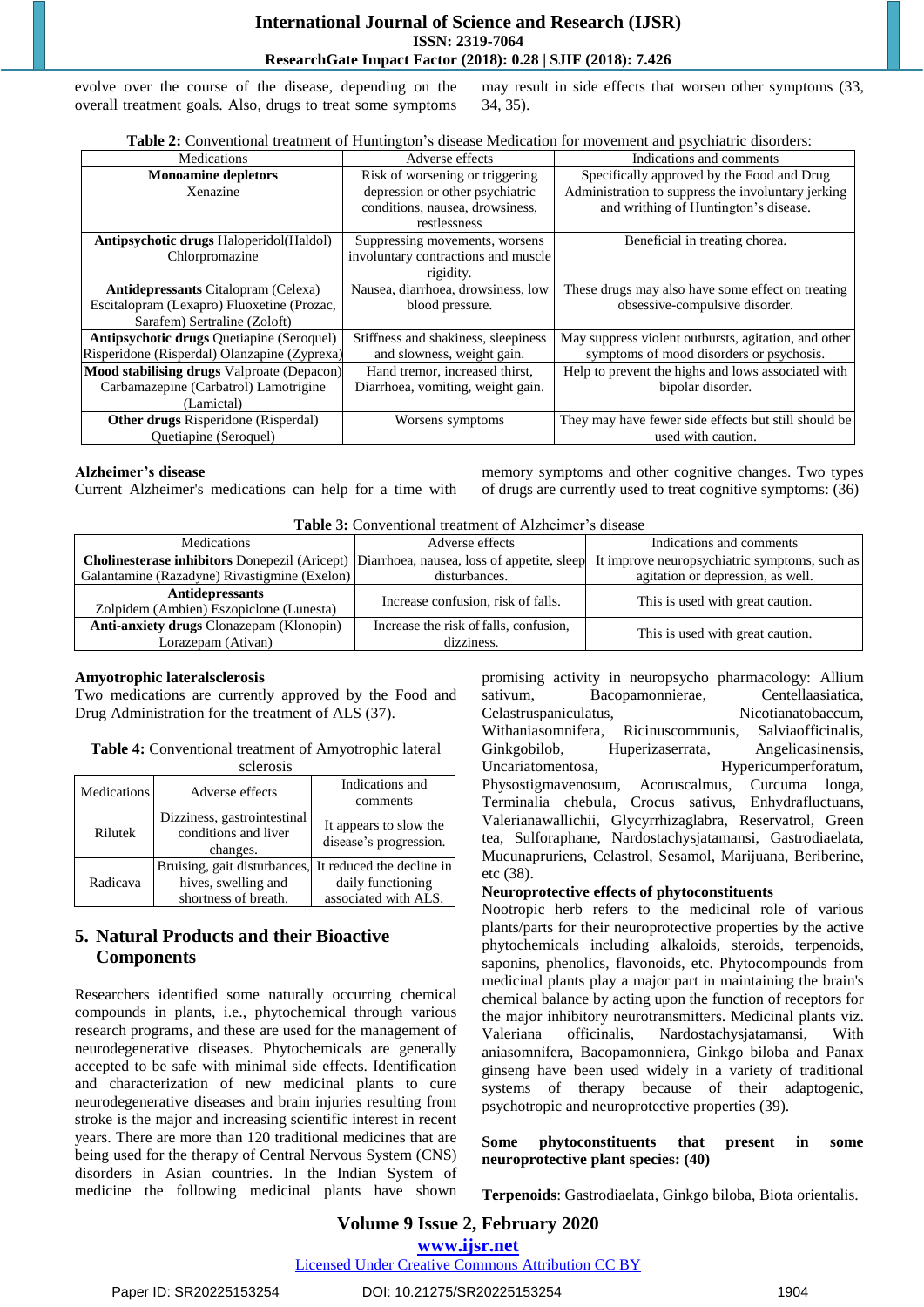Magnolia officinalis.

**Glycosides**: Ginkgo biloba, Melissa officinalis, Plantago ovate. **Saponins**: Bacopamonnieri, Dipsacus asper, Panax ginseng.

**Volatile oils**: Origanumdictamnus, Menthapiperita, Rosmarinus officinalis.

**Alkaloids**: Bacopamonnieri, Withaniasomnifera, Areca catechu.

**Phenolics**: Curcuminoids, Reservatrol, Cassia siamea,

**Flavanoids**: Girsiumsetidens, Aster scaber, Passiflora actinia, Acelnikoense, Alnusglutinosa, Alpiniaofficinavum Hance, Schisandrachinensis.

| <b>Table 5:</b> Some plants reported to possess neuroprotective effects |                                                                                 |                                            |  |
|-------------------------------------------------------------------------|---------------------------------------------------------------------------------|--------------------------------------------|--|
| Phytoconstituents<br>Plant species                                      |                                                                                 | Use                                        |  |
| Camellia sinensis (Tea plant)                                           | Green tea catechins, caffeine, theanine, theaflavins                            | Alzheimer's disease                        |  |
| Brassica oleracea (Broccoli, Cabbage)                                   | Isothiocyanate sulforaphane                                                     | Alzheimer'sdisease                         |  |
| Gastrodiaelata (Tien Ma)                                                | Terpenes, benzyl alcohol, vanillyl alcohol, vanillin, and vanillic acid         | Parkinson's disease                        |  |
| Mucunapruriens (Velvet bean)                                            | Genisten, Phytic acid, Glutathione, Nicotine, Lecithin, Gallic acid,<br>Harmine | Parkinson's disease                        |  |
| Bacopamonnieri (Water hyssop)                                           | Bacosides, alkaloid brahmine, nicotine, and herpestine                          | Huntingson's disease                       |  |
| Citrus fruits (Lemon, Orange)                                           | Hespiridine                                                                     | Huntingson's disease                       |  |
| Berberies vulgaris (Barberry)                                           | Beriberine                                                                      | Amyotropic lateral sclerosis               |  |
| Medicinal Marijuana (Cannabis)                                          | Cannabinoids                                                                    | Amyotropic lateral sclerosis               |  |
| Rosemarinus officianalis (Rose mary)                                    | Carnosic acid.<br>Rosemarinic acid                                              | Alzheimer's disease<br>Parkinson's disease |  |

# **6. Natural Products and its Study Methods**

#### **a) Green Tea**

Green tea is a type of tea that is made from Camellia sinensis leaves. The efficacyofEpigallocatechin-3-gallate (green tea) in the treatment of Alzheimer's disease is found by in vitro and in in vivo preclinical studies.



**Figure 2:** Green tea leaves

**In vitro studies: an update:** In vitro studies on the antineuroinflammatory effects of EGCG have been performed on different cells. Results from these studies showed that the anti-neuroinflammatory capacity of EGCG is mainly associated to the inhibition of microglia-induced cytotoxicity. Lin et al. demonstrated that EGCG was able to suppress the neurotoxicity induced by Aβ, through the activation of the glycogen synthase kinase-3β (GSK-3β) and the inhibition of c-Abl/FE65 nuclear translocation. Wei et al., investigated on the inhibitory effects of EGCG on microglial activation induced by Aβ and on neurotoxicity in Aβ-stimulated EOC 13.31(cell line of microglia). Results revealed that EGCG was able to suppress the expression of TNFα, IL-1β, IL-6, and inducible nitric oxide synthase (iNOS) and to restore the levels of intracellular antioxidants against free radical-induced pro-inflammatory effects in microglia, the nuclear erythroid-2 related factor 2 (Nrf2) and the heme oxygenase-1 (HO-1).

In another study, Bieschke et al. showed that EGCG converted the large mature Aβ fibrils into smaller forms with no toxicity for mammalian cell (41). All these data suggest that EGCG may be considered an important agent with neuroprotective properties against AD.

**In vivo preclinical studies: an-update:** The neuroprotective effects of EGCG have been also demonstrated by in vivo experiments on several animal models. The EGCG was able to decrease Aβ levels and plaques formation in atransgenic mouse model when was injected intraperitoneally (20 mg/kg). Similar results were obtained by the same group of researchers, when EGCG administered orally in drinking water (50mg/kg), reduced  $\mathbf{A}\beta$  deposition in the same mutantmice (42). In another study based on the generation of transgenic mouse models of AD, Li et al., investigated on EGCG (orally 20 mg/kg/day, for 3 months) capacity to interfere with Aβ deposits in different brain areas. Data emerged by immunohistochemistry, showed that Aβ deposits were reduced by 60% in the frontal cortex and 52% in the hippocampus. The authors engineered nanolipidic EGCG particles to improve oral's bioavailability of EGCG. By using this system in mouse model of AD's disease, the ability of EGCG for the treatment of AD was enhanced more than two-fold respect to treatment with free EGCG (43).

These data strongly suggest that EGCG could be used as a therapeutic agent for the treatment and the prevention of AD.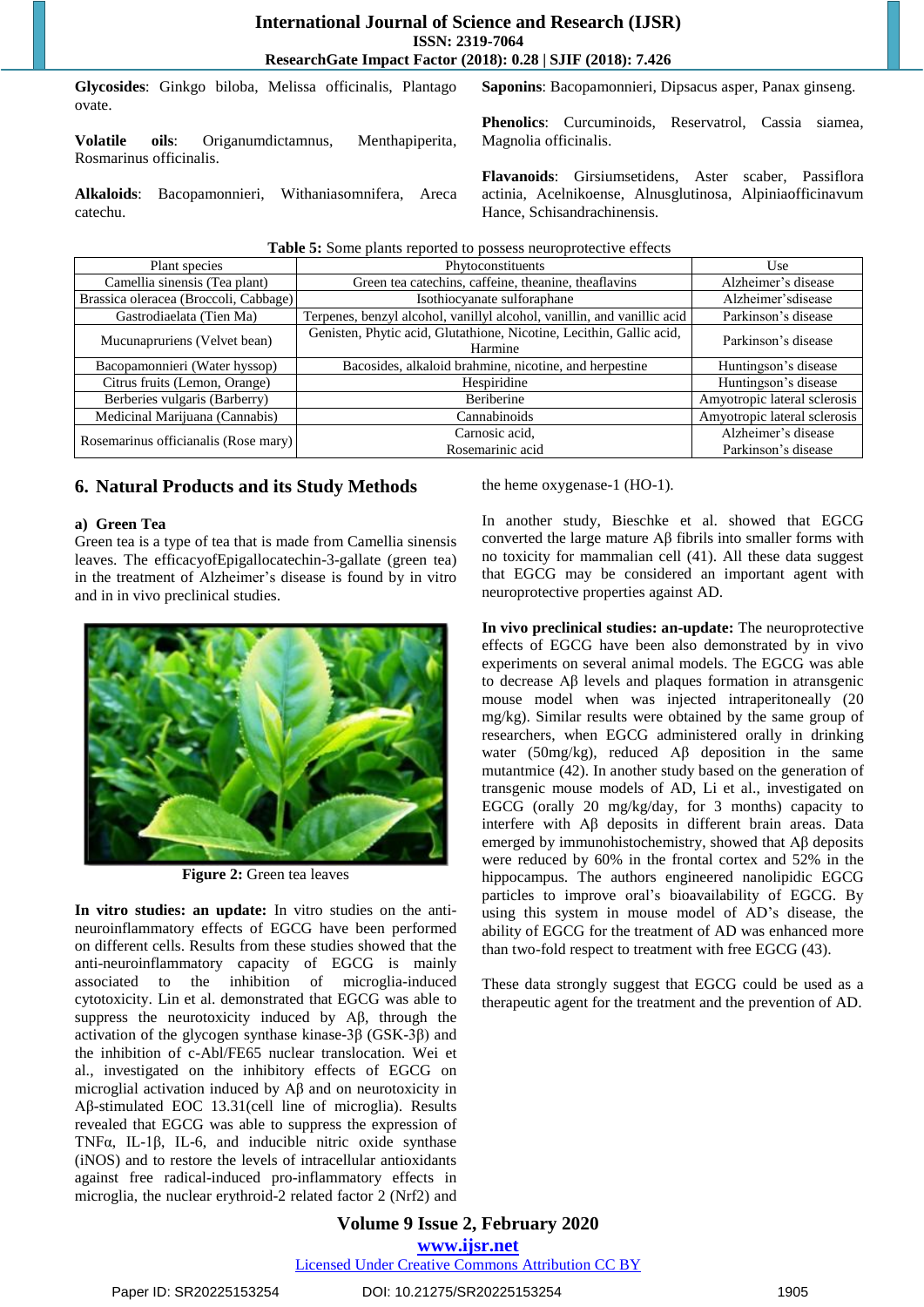#### **b) Sulforaphane**



**Figure 3:** Cruciferous vegetables

It is obtained from cruciferous vegetables such as broccoli, Brussels sprouts, and cabbages. Among phytochemicals, isothiocyanatesulforaphane, derived from the hydrolysis of the glucosinolateglucoraphanin mainly present in Brassica vegetables, has demonstrated neuroprotective effects in several in vitro and in vivo studies. In particular, evidence suggests that sulforaphane beneficial effects could be mainly ascribed to its peculiar ability to activate the Nrf2/ARE pathway. Therefore, sulforaphane appears to be a promising compound with neuroprotective properties that may play an important role in preventing neurodegeneration.

The neuroprotective effects of SF against oxidative stress, in terms of protein carbonyl formation and cytotoxicity elicited by hydrogen peroxide, could be ascribed to its ability to induce proteasome expression in murine neuroblastoma Neuro2A cells. In similar cellular models, Park et al. confirmed the ability of SF to enhance the proteasome activities and to protect the neuronal cells from  $A\beta$ 1–42mediated cytoxicity. More recent studies reported that SF induced the expression of heat shock protein 27, demonstrating that SF- stimulated proteasome activity may contribute to cytoprotection. These data suggest that induction of proteasome by SF may facilitate the clearance of the Aβ1–42 peptides and lead to the improvement of protein misfolding in AD.

Kim et al. (44) investigated the potential neuroprotective effects of SF in an Aβ1–40peptide-induced AD acute mouse model. In particular, they recorded the ability of SF to ameliorate the cognitive function impairment although it did not directly interact with Aβ. These findings reinforce the indirect neuroprotective effects of SF against Aβ toxicity.

One year later, oral administration of SFN to AD-like mouse model decreased cholinergic neuronal loss, thereby; ameliorating the cognitive impairment caused by the prior administration of aluminum and D-galactose, and the occurrence of these events was ascribed to the ability of SFN to activate the Nrf2 pathway. In a subsequent study, the same authors reported that administration of SFN in the experimental animals significantly decreased the level of Aβplaque in both the hippocampal and cerebral cortex of mice, suggesting that SFN could ameliorate damages caused by Aβ-fragment cytotoxicity in AD-mouse model. Moreover, a study conducted by Lee et al. using scopolamine-induced memory impairment in a mouse model, It was shown that SFN enhances the cholinergic system activity by upregulating acetylcholine (Ach) and choline acetyltransferase levels in hippocampal and cerebral cortex regions, as well as decreasing acetyl cholinesterase (AchE) activities, which in a way, prevents the setup and escalation of neurodegeneration.

#### **c) Gatrodiaelata**



**Figure 4:** Gatrodiaelata

Gastrodiaelata is a saprophytic perennial herb in the Orchidaceae family. Recent studies suggest that gastrodin is also protective against PD pathological changes. In a PD rat model established by injecting 6-hydroxydopamine (6- OHDA) to the right midbrain ventral tegmental area (VTA), gastrodin could improve rotation behavior of PD rats and increase the expression of TH-positive neurons in VTA, showing a protective effect on TH-positive neurons. Gastrodin could also reduce a poptosis in vivo and in vitro. In a 6-OHDA-induced rat model. In 1-methyl-4 phenylpyridinium (MPP+)-stimulated SH-SY5Y cells, pretreatment of gastrodin was able to inhibit apoptosis. There is the treatment of gastrodin could prevent MPTP-induced oxidative stress as measured by MDAin midbrain.

Glial cell activation also plays an important role in the pathology of PD. Microglial cells mediate immune responses by secreting many factors such as cytokines, chemokines, prostaglandins, ROS, RNS, and growth factors, some of which could enhance oxidative stress and trigger apoptotic cascades in neurons.

Lietal. (2012) reported that gastrodin was able to reduce the number of activated microglial cells and down-regulate nigral IL-1β and TNF-α expression in a rotenone-induced PD rat model, indicating gastrodin could alleviate microgial cells activation in PD substantia nigra. GE was effective in inhibiting both, the increased production of reactive oxygen species (ROS) and increase in Bax/Bcl- 2ratio, cleavedcaspase-3 and PARP proteolysis. GE might prove to be a valuable therapeutic agent for the treatment of various neurodegenerative diseases including progressive Parkinson's disease (PD) (45).

#### **d) Mucunapruriens**

Its English common names include velvet bean, Bengal

# **Volume 9 Issue 2, February 2020 www.ijsr.net**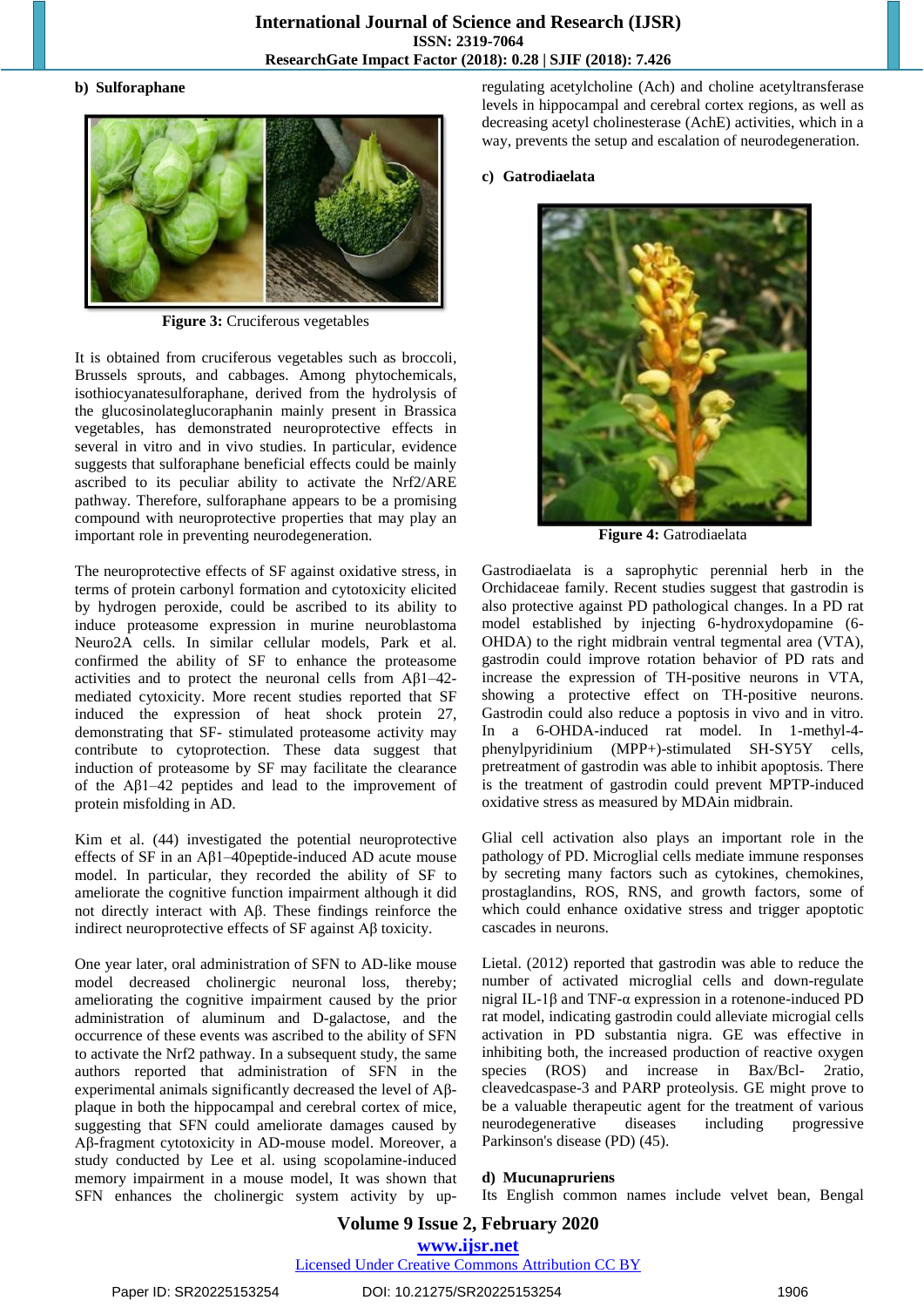velvet bean, Florida velvet bean, etc.



**Figure 5:** Mucunapruriens

Mucunapruriens is a medicinal plant that is well known to naturally contain L-dopa (4–7%), which might be attributed to its neuroprotective effects against PD. However, the presence of other phytochemicals in M. pruriens, including polyphenols (tannins, flavonoids, gallic acid, phenolic acids), saponins, terpenoids, alkaloids, and fatty acids, have been reported with various pharmacological activities. Recent studies also suggest that phytochemicalsapart from L-dopa may also contribute to the overall neuroprotective activities of M. pruriens. Therefore, in this study, we prepared a M. pruriens seed extract (MPE) containing reduced L-dopa levels (<0.1%), which was subsequently evaluated for its neuroprotective effects using a panel of in vitro and in vivo assays. The seeds of M. pruriens were extracted/solventsolvent partitioned in varying solvents to yield extracts, which were evaluated for L-dopa content by liquid chromatography electrospray ionization tandem mass spectrometry (LC-ESI– MS/MS). The L-dopa levels in the initial methanol M. pruriens seeds extract was 28.0%, which was significantly reduced to 0.03% in the ethylacetate M. pruriens extract (MPE). As even this low level (0.03%) of Ldopa could impart biological effects, we evaluated a pure Ldopa solution  $(\le 0.1\%)$  in several of the in vitro assays (46).

Unresolved inflammation and excessive oxidant production by microglia are lethal to both neuronal and non-neuronal cells in the CNS and have been associated with PD. All of the Mucuna extracts including the crude methanol, hexanes, ethyl acetate (MPE), butanol, and water extracts (at 25 µg/mL) were evaluated for their protective effects against H2O2-induced toxicity in BV-2 cells. Only the MPE significantly increased the viability of BV-2 cells exposed to H2O2. Therefore, we evaluated the effects of MPE on oxidative stress induced by H2O2 in viability greater than 90.3% at 24 h. The cell viability of H2O2- treated BV-2 cells decreased by 39.2%, as compared with the control group. Although MPE, at concentrations of 12.5, 25, and 50 μg/mL, showed a trend to ameliorate the H2O2-induced cytotoxicity in BV-2 cells, only MPE at a concentration of 25 μg/mL significantly increased the cell viability of H2O2- treated BV-2 cells, by 18.6%. The protective effects of MPE against the production of ROS by H2O2 in BV-2 cells were then evaluated

**e) Bacopamonnieri**



**Figure 6:** Bacopamonnieri

B. monnieri is an herb used in Ayurveda, where it is also known as "Brahmi". 3-nitropropionic acid, a complex II inhibitor of the electron transport chain, causes Huntington disease-like symptoms after administration into animals. However, primary mechanisms are not clearly understood.

#### *Inhibition of 3-NPA-Induced Oxidative Stress in Mitochondria of BrainRegions Invitro*

Mitochondria isolated from different brain regions viz., cortex (Ct), cerebellum (Cb), hippocampus (Hc), preincubated with Bacopamonnieri extract (BME) (0.5 and 1 lg/ml) for 30 min. Further, untreated and BME pretreated mitochondria were exposed to 3-NPA (2 mM) for 1 h. The extent of oxidative damage was evaluated in terms of malondialdehyde (MDA) formation, ROS generation, and hydroperoxide levels. BME caused significant diminution of basal MDA levels (39–49%) at both concentrations in striatum mitochondria, while 3-NPA (2 mM) markedly elevated the MDA levels (113%). BME pretreatment completely inhibited the 3-Nitro propionic acid (NPA) induced LPO (lipid peroxidation). Likewise, 3-NPA exposure resulted in robust ROS. Generation (120%) and HP levels (126%) instriatal mitochondria which were also abolished by BME pretreatment. Likewise, 3-NPA also caused marked enhancement in the levels of ROS and HP in mitochondria of other brain regions which were also abolished by BME pretreatment

#### *Prophylactic Efficacy of BME Against 3-NPA-Induced Oxidative Stress Invivo*

The dosage of BME was selected based on a preliminary dose determinative study. Prepubertal male mice were orally administered with BME (5 mg/kg bw) for a period of 10 days (prophylaxis group). Both untreated and mice given BME prophylaxis were administered 3-NPA (75 mg/kg bw, i.p.) on days 9 and 10 and killed 24 h after the last dose. Mice given physiological saline served as the untreated controls. Biochemical analysis was carried out incytosolic preparations obtained from brain regions viz., Ct, Cb, and Hc. BME treatment alone resulted in a significant decrease in the basal levels of oxidative markers in cytosol (MDA-23%; ROS-24%; HP-38%). Among mice administered 3-NPA, the cytosol exhibits robust elevation in MDA (70%), ROS (65%), and HP (57%) levels suggesting induction of oxidative stress in vivo. Interestingly, BME prophylaxis significantly diminished 3-NPA-mediated oxidative damage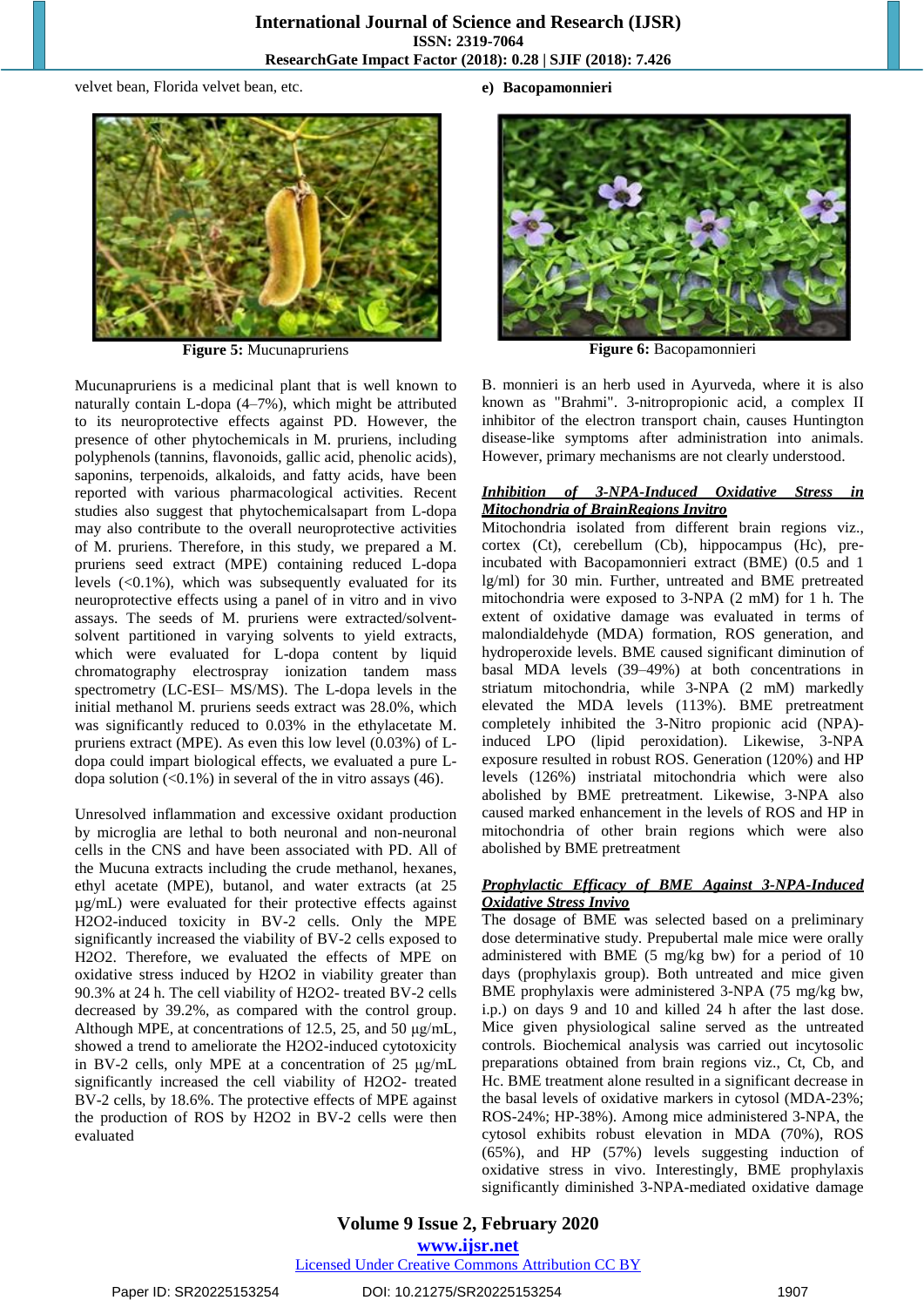#### (47).

# **f) Hespiridine**



**Figure 7:** Citrus fruits

Hesperidin (Hsd) is a flavanone glycoside found in citrus fruits. Its aglycone form is called hesperetin. Its name is derived from the word "hesperidium", for fruit produced by citrus trees.

Previous studies showed that Hsd has neuroprotective effects both invitro and invivo.eg, neuroprotective effects on amyloid β, 3-propionic acid-induced and H2O2-induced Neurotoxicity (48). The neuroprotective effects of Hsd is mainly mediated by its antioxidant and antiinflammatory activities. The Hsd promotes neuronal crest survival without affecting the cell differenciation and proliferation. The Hsd, through the activation of the P13 and MAP kinase pathways, protects neuron from death. At the same time, Hsd increases the neuronal population by neuronal progenitorsviaastrocytes. This effect suggested for a new therapeutic strategy in the treatment of neurodegenerative diseases.

The mitochondrial toxin 3-nitropropionic acid (3-NP) effectively induces specific behavioral changes, primarily manifested as prepulse inhibition (PPI) deficit of selective striatal lesions in rats and primates mimicking those in HD. The implications of nitricoxide in a variety of neurodegenerative diseases attract attention to study the possible role of flavonoids in interaction with nitric oxide pathways involved in HD.

Systemic administration of 3-NP to rats for 5 days (20 mg/kg) caused reduction of locomotor activity by days 2 and 5, 55% deficit of PPI response, elevation of cortical, striatal and hippocampal malondialdehyde (MDA) levels by 63%, 41% and 56%, reduction of respective catalase activity by 50%. Electron microscopic ultrastructural examination showed marked mitochondrial swelling, perivascularoedema and shrunken nerve cells. Pretreatment with hesperid in (100 mg/kg) ahead of 3-NP prevented any changes of locomotor activity or PPI response, slightly increased cortical, striatal and hippocampal MDA levels by 10%and reduce drespective catalase activity by 22%, 20% and 5%. This study suggests a potential neuroprotective role of hesperid in against 3-NPinduced Huntington's disease-like manifestations (49).

#### **g) Beriberine**

Beriberine obtained from Berries vulgaris. In rat cerebral cortex, berberine inhibits synaptosomal glutamate release. By down regulating several pro inflammatory pathways. It presumably reduces the neuroinflammatory component of ALS. Berberine activates AMPK apparently by inhibiting mitochondria, resulting into increased glycolysis.



**Figure 8:** Berries vulgaris

In a study on rat astrocyte primary cultures, berberine and the alkaloid extract of B. aetnensis roots were able to restore the oxidative status modified by glutamate and the levels of TG2 (Tissue transglutaminase) to control values. Consequently, berberine or the alkaloid extract of B. aetnensis roots are able to ameliorate the excessive production of glutamate, protein misfolding and aggregation, mitochondrial fragmentation, and neurodegeneration. Berberineisa PPAR gamma inhibitor.

In the central nervous system regions of the sporadic and familial FTLD (Fronto temporal lobar degeneration) and ALS patients, TDP-43 (TAR DNA- binding protein 43) has been identified as the major component of Ubiquitanone

Inclusions which is abnormally hyperphosphorylated, ubiquitinated, and cleaved into C-terminal fragments to form detergent-insoluble aggregates. So far, the effective drugs for FTLD and ALS neurodegenerative diseases are yet to be developed. Autophagy has been demonstrated as the major metabolism route of the pathological TDP-43 inclusions, hence activation of autophagy is a potential therapeutic strategy for TDP-43 pathogenesis in FTLD and ALS. Berberine, a traditional herbal medicine, is an inhibitor of mTOR (mammalian target of rapamycin) signal and an activator for autophagy. Berberine has been implicated in several kinds of diseases, including the neuronal-related pathogenesis, such as Parkinson's, Huntington's and Alzheimer's diseases. However, the therapeutic effect of berberine on FTLD or ALS pathology has never been investigated.

Berberine is able to reverse the processing of insolubleTDP-43 aggregates formation through deregulation of mTOR/p70S6K signal and activation of inhibitor, 3-MA (Methyl adenine), reverses the effect of berberine on reducing the accumulation of insoluble TDP-43 and aggregates formation (50).

# **h) Medicinal Marijuana**

Cannabinoids are obtained from Medicinal Marijuana used for the treatment of amyotropic lateral sclerosis.

# **Volume 9 Issue 2, February 2020 www.ijsr.net**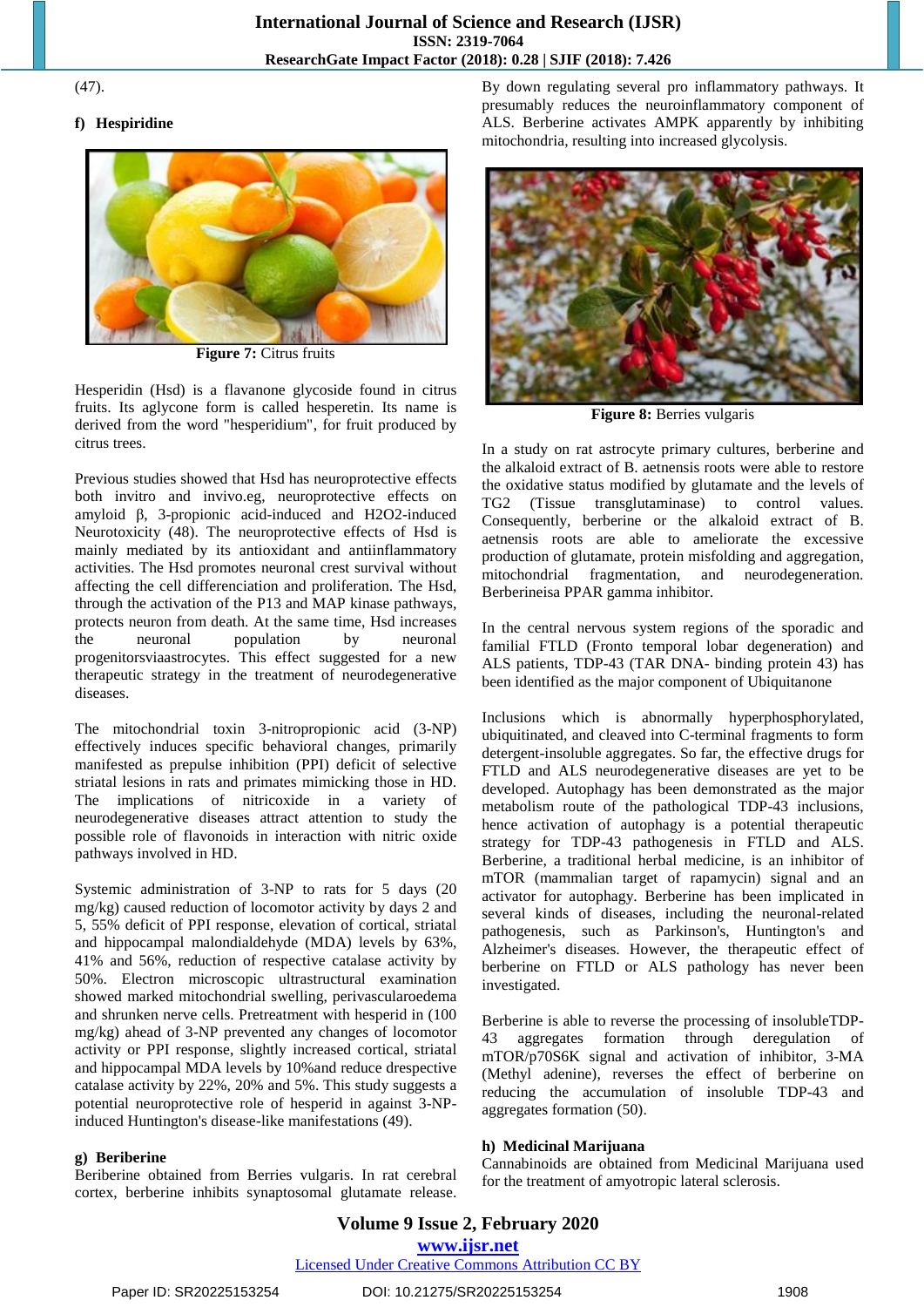

**Figure 9:** Cannabis leaf

Not only the cannabinoid medicine potentially useful in symptom control of ALS, but it also has the potential to be useful in direct treatment for the disease, which could lead to slowing progression and increasing survival. In 2004, Raman et al. published an animal study showing evidence that delta-9- tetrahydrocannabinol (THC) (the psychoactive cannabinoid) may be useful in preventing ALS progression by reducing oxidative damage (i.e. damage caused to cells and tissues by free radicals) and excitotoxicity (i.e. excessive stimulation of a neuron, leading to damage), both of which can result in damage and death of motor neuron cells.

Using transgenic mice (type: SOD1 [G93A], which act as models for humans with ALS) in a 2005 study, Weydt et al. found that the use of the cannabinoid cannabinol (CBN)could possibly delay the onset of ALS-like symptoms, but would not necessarily change length of survival. Using the same class of transgenic mice, Bilsland et al. found that utilization of a synthetic cannabinoid may be useful in stopping progression of ALS-like symptoms. Interestingly, they also found that inactivation of the FAAH enzyme (fatty acid amidehydrolase) (which normally acts to increase levels of the endocannabinoid an andamide) was able to stop disease signs from appearing. However, in neither case was there an increase in length of survival. It was also found that inactivation of CB1 receptors did not affect onset of symptoms, but did result in a longer life span. This last finding shows that whatever potential exists for cannabinoid medicine in potential treatment of ALS, efficacy is unlikely a result of CB1 receptor activation. This body of evidence also signals that both stimulating and specifically inhibiting endocannabinoid receptors may modulate various disease processes like ALS.

A recent systematic review and meta-analysis of doubleblind randomized controlled trials that compared any cannabis preparation to placebo among subjects with chronic pain showed a total of eighteen completed trials.

The studies indicate that cannabis is moderately efficacious for treatment of chronic pain. In the setting of ALS, cannabis use should be dose-titrated to the point of comfort. If additional opiate medications are needed to get effective pain control, then the anti-emetic effect of cannabis may help with the nausea sometimes associated with use of opioids. Use of cannabis may lower the need for opiate medications and may be safely used concomitantly as the opioid receptor system is

distinct from the cannabinoid system. In addition to pain, spasticity is also a major problem for patients with ALS. Cannabis has an inhibitory effect via augmentation of gamma-amino-butyric acid (GABA) pathways in the central nervous system. This produces motor neuron inhibition at spinal levels in mice. Several past studies have suggested that cannabinoid therapy provide at least a subjective reduction of spasticity, although virtually all of the studies have been done in patients with multiple sclerosis (MS). In addition to pain and spasticity, there are other pharmacological effects of cannabis that may be useful for ALS patients. Patients with ALS and bulbar symptoms also usually have difficulty controlling and swallowing the saliva that is normally present in the oral cavity. Patients with ALS previously have reported that cannabis is at least moderately effective at reducing symptoms of pain, spasticity, drooling, appetite loss, and depression (51).

Maximum cannabinoid blood levels are only reached up to 6 hours post ingestion, with a much longer half-life, as long as 20–30 hours (138). This would also apply to any orally ingested cannabinoid, including dronabinol (Marinol). Dronabinol is available as a Schedule III (CIII) controlled substance per the Drug Enforcement Agency (DEA) guidelines (138). The DEA still considers botanical cannabis as a Schedule I (CI) controlled substance, dangerous and without medical use (139). However, consider that natural cannabis contains, at best, 20% THC.

#### **Rosmarinus officinalis**

A member of the mint family Lamiaceae, native to the Mediterranean region. Rosemary contains a number of potentially biologically active compounds, including antioxidants such as carnosic acid and rosmarinic acid. Carnosic acid is easily converted to carnosol by oxidation (Kim et al., 2006). Recently, naturally occurring antioxidants were found to reduce the risk of neurodegenerative diseases (Heo and Lee, 2004). In addition, carnosol and carnosic acid promoted the synthesis of nerve growth factor in glial cells (52).



**Figure 10:** Rosemarinus officinalis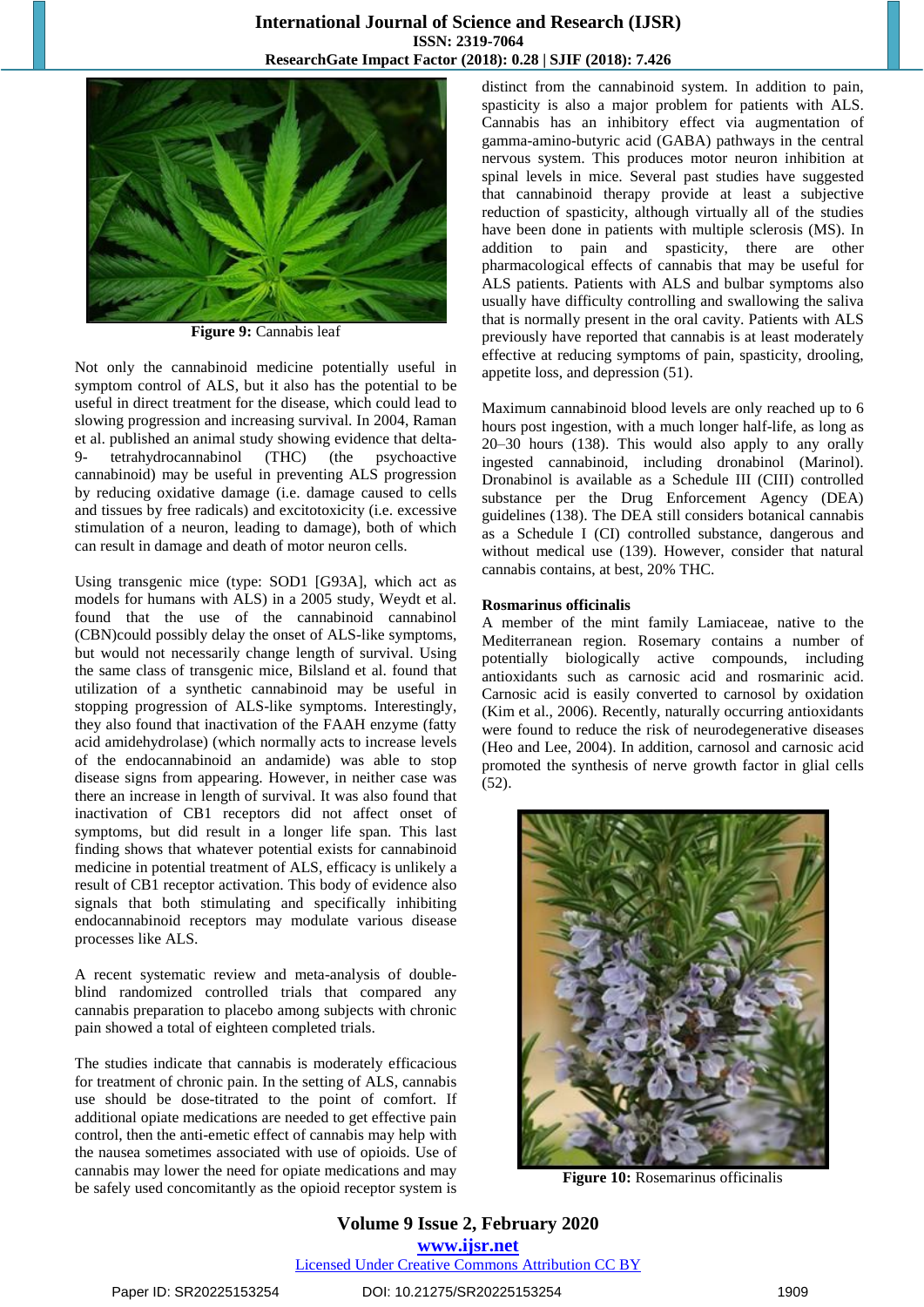Viuda-Marto et al. (2010) claim that the essential oil obtained from Rosemary can be considered good source of natural compounds with significant antioxidant activity, which can be attributed to the high percentage of the main constituents or to synergy among the different oil constituents. In the study of Park et al. (2008), possible protective effects of carnosic acid on neurotoxicity induced by dieldrin, an organochlorine pesticide implicated in sporadic Parkinson's disease were examined and results suggest that carnosic acid may safeguard dopaminergic neuronal cells from environmental neurotoxins by enhancing brain derived neurotrophic factor and repressing apoptotic molecules. In the study of Park et al. (2010), the neuroprotective effects of R. officinalis extract on H2O2 induced apoptosis in human dopaminergic cells were investigated. Findings indicate that R. officinalis is able to protect the neuronal cells against H2O2-induced injury and suggest that R. officinalis might potentially serve as an agent for prevention of several human neurodegenerative diseases caused by oxidative stress and apoptosis (53).

The study by Kim et al. (2010) examined possible protective effects of carnosol on sodium nitroprusside-induced cytotoxicity in C6 glial cells and results suggest that carnosol possesses abilities to inhibit sodium nitroprusside- mediated glial cell death through modulation of apoptotic events and induction of heme oxygenase 1 expression. Posadas et al. (2009) attempted to answer the hypothesis whether rosemary extract can enhance antioxidant defenses and improve antioxidant status in aged rats and it was found that supplementing the diet of aged rats with rosemary extract produced a decrease in antioxidant enzyme activity, lipidperoxidationandreactiveoxygenspecieslevelsthatwassign ificant for catalase activity in heart and brain, nitric oxide synthase in heart, and lipid peroxidation and reactive oxygen species levels in different brain tissues. These observations suggest that the rosemary supplement improved the oxidative stress status in old rats. The beneficial effects of rosemary where also investigated by Shimojo et al. (2010) in Alzheimer's model mice; rosemary extract and, in particular, rosmarinic acid imparted a prominent effect on motor performance, body weight loss, morphology of motor neurons and clinical scoring as well as the survival of Alzheimer's model mice, strongly suggesting that this herb could be one of the preferential ones to control the symptoms of Alzheimer's disease and, possibly, other neurodegenerative diseases such as Parkinson's disease (54).

# **7. Advantages of Natural drugs**

There are a number advantages associated with using herbal medicines as opposed to pharmaceutical products (55). Examples include the following:

- **Reduced risk of side effects**: Most herbal medicines are well tolerated by the patient, with fewer unintended consequences than pharmaceutical drugs. Herbs typically have fewer side effects than traditional medicine, and may be safer to use overtime.
- **Effectives with chronic conditions**: Herbal medicines tend to be more effective for long-standing health complaints that don't respond well to traditional medicine.
- **Lower cost**: Another advantage to herbal medicine is cost.

Herbs cost much less than prescription medications. Research, testing, and marketing add considerably to the cost of prescription medicines. Herbs tend to be inexpensive compared to drugs.

- **Widespread availability**: Yet another advantage of herbal medicines are their availability. Herbs are available without a prescription. You can grow some simple herbs, at home. In some remote parts of the world, herbs may be the only treatment available to the majority of people. More affordable than conventional medicine.
- **Promote natural healing.**
- **Strength in immune system.**
- Stabilizes hormones and metabolism.

# **8. Conclusion**

Plant-derived bioactive compounds, in addition of directly being developed as drugs, also serve as prototype drug molecules known as 'lead compounds', and as pharmacological probes to help better understand pharmacological and biochemical mechanisms. Obviously natural products will continue to be extremely important as sources of medicinal agents.

The WHO estimates that 80% of people in the developing countries of the world rely on the traditional medicine for their primary health care, and about 85% of traditional medicine involves the use of plant extracts. This means that about 3.5 to 4 billion people in the world rely on plants as sources of drugs. Due to the insufficiency in understanding the exact pathophysiology of neurodegenerative disorders, they still present a great challenge in finding an appropriate treatment to these devastating diseases. Clinical treatment of neurodegenerative conditions is palliative and relies, in most cases, on improving stimulation at the relevant receptors by either increasing levels of the endogenous neurotransmitter or by the use of substances which have a similar agonist response.

Moreover, the development of new drugs for neurodegenerative disorders, very specifically to make the motor each the brain is complicated. The isolation of specific phytoconstituents from ethanopharmacologically important plants may lead to identification of novel neuroprotective agents or neurotonic agents. The least number of drugs currently available for the treatment of neurodegenerative disordersandtheiradversedrugreactionsacceleratestheneedfore xploitationof alternative molecules from plant sources.

# **References**

- [1] JPND Research."What is Neurodegenerative Disease? "JPND Research. Retrieved February 7, 2015.
- [2] Venkatesan R, Ji E, Kim SY. 2015 Phytochemicals that regulate neurodegenerative disease by targeting neurotropins: A comprehensive review. Biomed Res Int 2015:814068
- [3] Griffin, W.S.T. Inflammation and neurodegenerative disease. Am. J. Clin. Nutr. 2006, 83, 472S-474S.
- [4] Leibovici, D.;Ritchie, K.; Ledesert, B.;Touchan, J. int. J. Epidemiol., 1999, 28, 77.
- [5] Wenk GL (2003). "Neuropathologic changes in

# **Volume 9 Issue 2, February 2020 www.ijsr.net**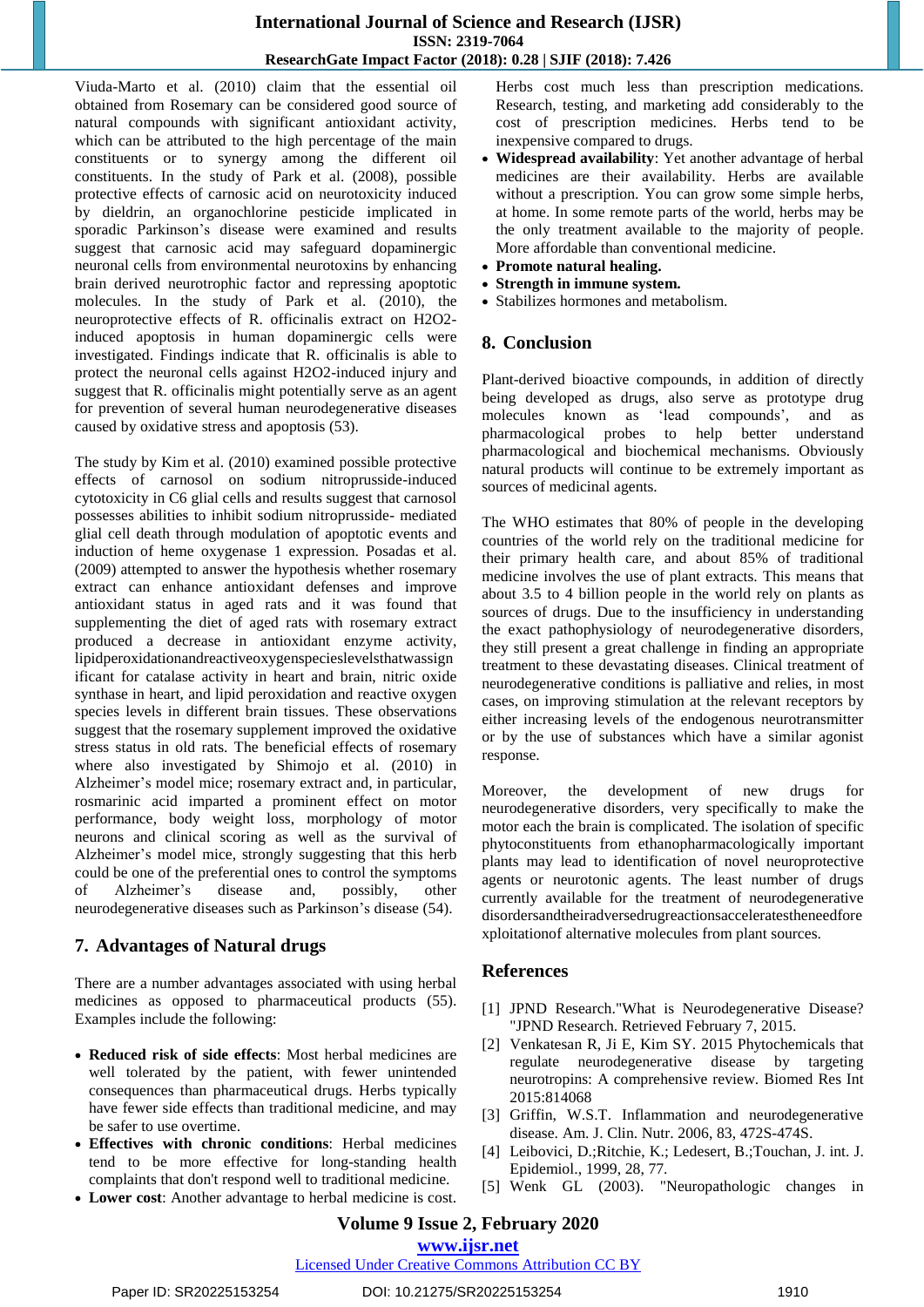Alzheimer's disease". J Clin Psychiatry. 64 Suppl 9: 7– 10. PMID12934968.

- [6] Hashimoto M, Rockenstein E, Crews L, Masliah E (2003). "Role of protein aggregation in mitochondrial dysfunction and neurodegeneration in Alzheimer's and Parkinson's diseases". Neuromolecular Med. 4 (1–2): 21–36. doi:10.1385/NMM:4:1-2:21. PMID14528050.
- [7] Priller C, Bauer T, Mitteregger G, Krebs B, Kretzschmar HA, Herms J (July 2006). "Synapse formation and function is modulated by the amyloid precursor protein". J. Neurosci. 26 (27): 7212–21. doi:10.1523/JNEUROSCI.1450- 06.2006. PMID16822978.
- [8] Turner PR, O'Connor K, Tate WP, Abraham WC (May 2003). "Roles of amyloid precursor protein and its fragments in regulating neural activity, plasticity and memory". Prog. Neurobiol. 70 (1): 1–32. doi:10.1016/S0301- 0082(03)00089-3. PMID12927332.
- [9] Hooper NM (April 2005). "Roles of proteolysis and lipid rafts in the processing of the amyloid precursor protein and prion protein". Biochem. Soc. Trans. 33 (Pt 2): 335–8. doi:10.1042/BST0330335. PMID15787600.
- [10]Tiraboschi P, Hansen LA, Thal LJ, Corey-Bloom J (June 2004). "The importance of neuritic plaques and tangles to the development and evolution of AD".Neurology.62(11):1984– 9.doi:10.1212/01.WNL.0000129697.01779.0A.
- [11]PMID 15184601
- [12]Ohnishi S, Takano K (March 2004). "Amyloid fibrils from the viewpoint of protein folding". Cell. Mol. Life Sci. 61 (5): 511–24. doi:10.1007/s00018-003- 3264-8. PMID15004691.
- [13]Elbaz A, Carcaillon L, Kab S, Moisan F. "Epidemiology of Parkinson's disease". Rev Neurol (Paris). 172: 14–26. doi:10.1016/j.neurol.2015.09.012. PMID 26718594
- [14]HHMI Research News June 22, 2006. "Parkinson's Disease Mechanism Discovered, ".
- [15]Varkey J, Isas JM, Mizuno N, et al. (October 2010). "Membrane curvature inductionandtubulationarecommonfeaturesofsynucleinsa ndapolipoproteins". The Journal of Biological Chemistry. 285 (42): 32486–93. doi:10.1074/jbc.M110.139576. PMC 2952250. PMID20693280.
- [16]Lobsiger CS, Cleveland DW (November 2007). "Glial cells as intrinsic components of non-cell autonomous neurodegenerative disease". Nat. Neurosci. 10 (11): 1355–60. doi:10.1038/nn1988. PMC 3110080. PMID17965655.
- [17]Purves D, Augustine GA, Fitzpatrick D, Hall W, LaMantia AS, McNamara JO, Williams SM (2001). "Modulation of Movement by the Basal Ganglia - Circuits within the Basal Ganglia System". In Dale Purves. Neuroscience (2nd ed.). Sunderland, MA: Sinauer Associates. ISBN0-87893-742-0.
- [18]Estrada Sánchez AM, Mejía-Toiber J, Massieu L (April 2008)."Excitotoxic neuronal death and the pathogenesis of Huntington's disease". Arch. Med. Res. 39 (3): 265– 76. doi:1 0.1016/j.arcmed.2007.11.011. PMID18279698.
- [19]Purves D, Augustine GA, Fitzpatrick D, Hall W, LaMantia AS, McNamara JO, Williams SM (2001). "Modulation of Movement by the Basal Ganglia -Box
- [20]Huntington's Disease".In Dale Purves. Neuroscience

(2nd ed.). Sunderland, MA: Sinauer Associates. ISBN 0- 87893-742-0.

- [21]Crossman AR (May 2000). "Functional anatomy of movement disorders" (PDF). J. Anat. 196 (4): 519–25. doi:10.1046/j.1469-7580.2000. 19640519.x. PMC 1468094. PMID10923984.
- [22]De Vos KJ, Grierson AJ, Ackerley S, Miller CC (2008). "Role of axonal transport in neurodegenerative diseases". Annual Review of Neuroscience. 31: 151–73. doi: 10.1146/annurev.neuro.31.061307.090711. PMID18558852.
- [23]NagaiM, ReDB, NagataT, etal.(May2007)."Astrocytes expressing ALS- linked mutated SOD1 release factors selectively toxic to motor neurons". Nature Neuroscience. 10 (5): 615–22. doi:10.1038/nn1876. PMC 3799799. PMID 17435755.
- [24]Di Giorgio FP, Carrasco MA, Siao MC, Maniatis T, Eggan K (May 2007). "Non–cellautonomous effect of gliaon motor neurons in an embryonic stem cell– based ALS model". Nature Neuroscience. 10 (5): 608–14. doi:10.1038/nn1885. PMC 3139463. PMID17435754.
- [25]Julien JP (May 2007). "ALS: astrocytes move in as deadly neighbors". Nature Neuroscience. 10 (5): 535–7. doi:10.1038/nn0507-535. PMID17453052.
- [26]Thompson LM (April 2008). "Neurodegeneration: a question of balance". Nature. 452 (7188): 707–8. Bibcode:2008Natur. 452..707T. doi:10.1038/452707a. PMID18401401.
- [27]Rubinsztein DC (October 2006). "The roles of intracellular protein- degradation pathways in neurodegeneration". Nature. 443 (7113): 780–6. Bibcode:2006Natur. 443..780R. doi:10.1038/nature05291. PMID17051204.
- [28] Varkey J, Isas JM, Mizuno N, et al. (October 2010). "Membrane curvature induction and tabulation are common features of synucleins and apolipo proteins". The Journal of Biological Chemistry. 285 (42): 32486– 93. doi:10.1074/jbc.M110.139576. PMC 2952250. PMID20693280.
- [29]DiMauro S, Schon EA (2008). "Mitochondrial disorders in the nervous system". Annual Review of Neuroscience. 31: 91–123. doi: 10.1146/annurev.neuro.30.051606.094302. PMID18333761.
- [30]Jeppesen DK, Bohr VA, Stevnsner T (July 2011). "DNA repair deficiency in neurodegeneration". Prog. Neurobiol. 94 (2): 166–200. doi: 10.1016/j.pneurobio.2011.04.013. PMC 3123739. PMID21550379.
- [31]Engelberg-Kulka H, Amitai S, Kolodkin-Gal I, Hazan R (October 2006). "Bacterial Programmed Cell Death and Multicellular Behavior in Bacteria". PLoSGenetics.2(10):e135.doi:10.1371/journal.pgen.002 0135.PMC1626106. PMID17069462.
- [32]BredesenDE, RaoRV, MehlenP (October2006)."Cell death in the nervous system". Nature. 443 (7113): 796– 802. Bibcode:2006Natur. 443.. 796B. doi:10.1038/nature05293. PMC 3970704. PMID17051206.
- [33]Goetz CG, Poewe W, Rascol O, Sampaio C 2001 to 2004. Evidence-based medical review update: pharmacological and surgical treatments of Parkinson's disease: MovDisord 2005; 20:523-39.

# **Volume 9 Issue 2, February 2020**

**www.ijsr.net**